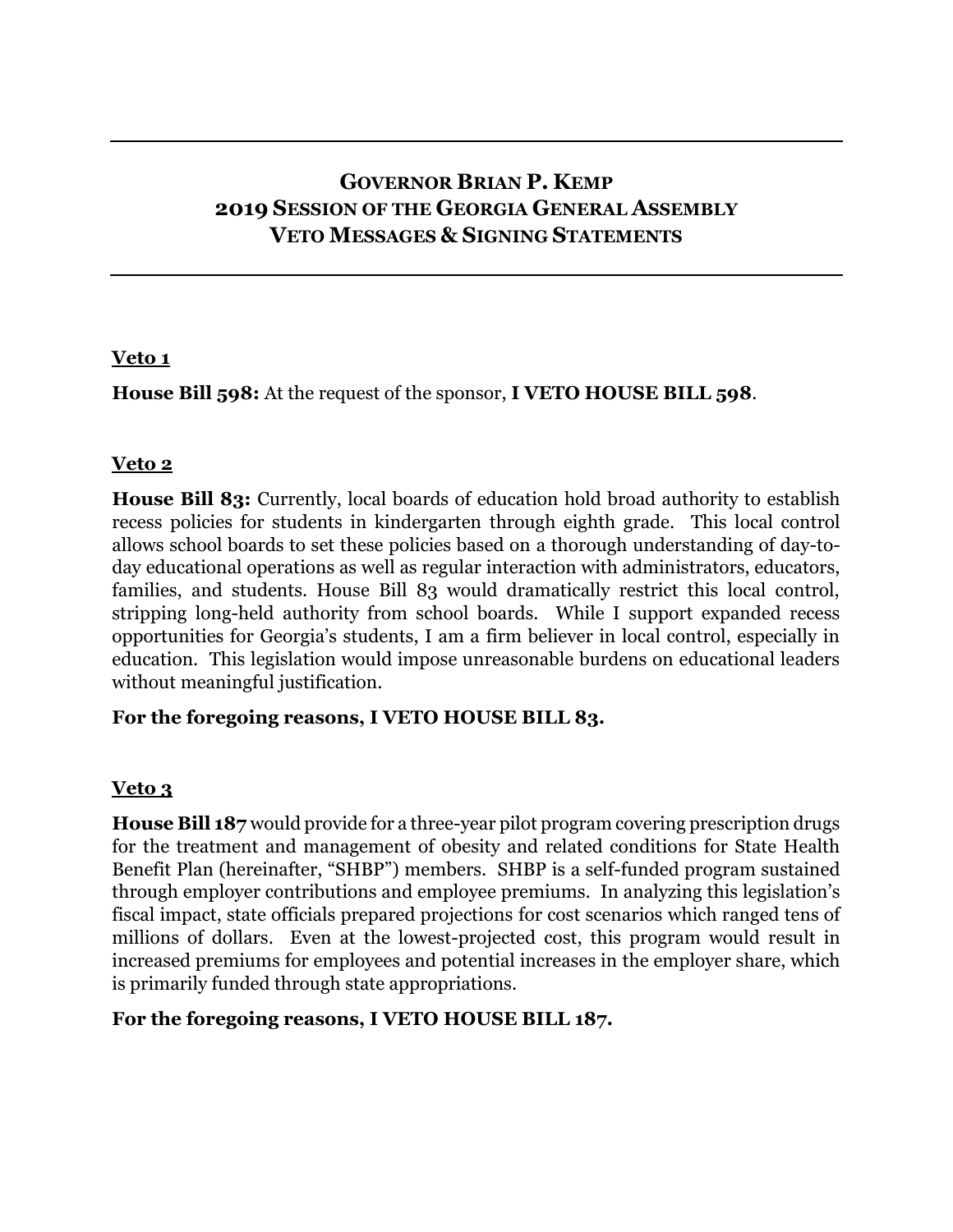# **Veto 4**

**House Bill 279** would allow the Commissioner of the Department of Revenue to authorize agency law enforcement personnel to utilize department vehicles while working off-duty jobs involving police powers. This legislation would create potential liability for the State and negatively affect Automobile Physical Damage insurance programs.

#### **For the foregoing reasons, I VETO HOUSE BILL 279.**

### **Veto 5**

**House Bill 311** would create a waiver of sovereign immunity for claims brought against state government. As Governor Deal correctly stated in his May 3, 2016 veto statement for House Bill 59, "[w]hile the concept of sovereign immunity is relatively simple on its face, it is complex in application . . ." In considering the possible ramifications of a waiver, it is essential that the provisions be appropriately tailored in conjunction with the executive branch to provide pathways for judicial intervention without unduly interfering with the daily operations of the state. For example, this bill bars claims against the state by individuals in a state mental health facility. Until a workable waiver can be crafted, it is important to note that not all suits against the state are barred. The Supreme Court in *Lathrop v. Deal*, 301 Ga. 408 (2017), *Olvera v. Univ. Sys. of Ga.'s Bd. of Regents*, 298 Ga. 425 (2016), and *Ga. Dep't of Nat. Res. v. Ctr. for a Sustainable Coast, Inc*., 294 Ga. 593 (2014) has provided a path for suits to be brought against the state. Further, the defense of sovereign immunity is also waived for certain actions, including breach of contract and tort claims against state officers and employees while such individuals are acting within the scope of their official duties of employment.

### **For the foregoing reasons, I VETO HOUSE BILL 311.**

# **Veto 6**

**House Bill 516** would create a new certificate of registration for a "professional structural engineer" in addition to existing regulatory schemes for professional engineers and professional land surveyors through the Georgia Board of Professional Engineers & Land Surveyors (hereinafter, "Board"). In 1986, the Georgia General Assembly established the Georgia Occupational Regulation Review Council (hereinafter, "GORRC") to weigh the necessity of new and ongoing occupational regulation by the State. Under Georgia law, GORRC must consider the following factors if the State is considering new occupational regulation: (i) whether the unregulated practice of an occupation may harm or endanger the health, safety, and welfare of citizens of this state and whether the potential for harm is recognizable and not remote; (ii) whether the practice of the occupation requires specialized skill or training and whether the public needs and will benefit by assurances of initial and continuing occupational ability; (iii) whether the citizens of this state are or may be effectively protected by other means; (iv) whether the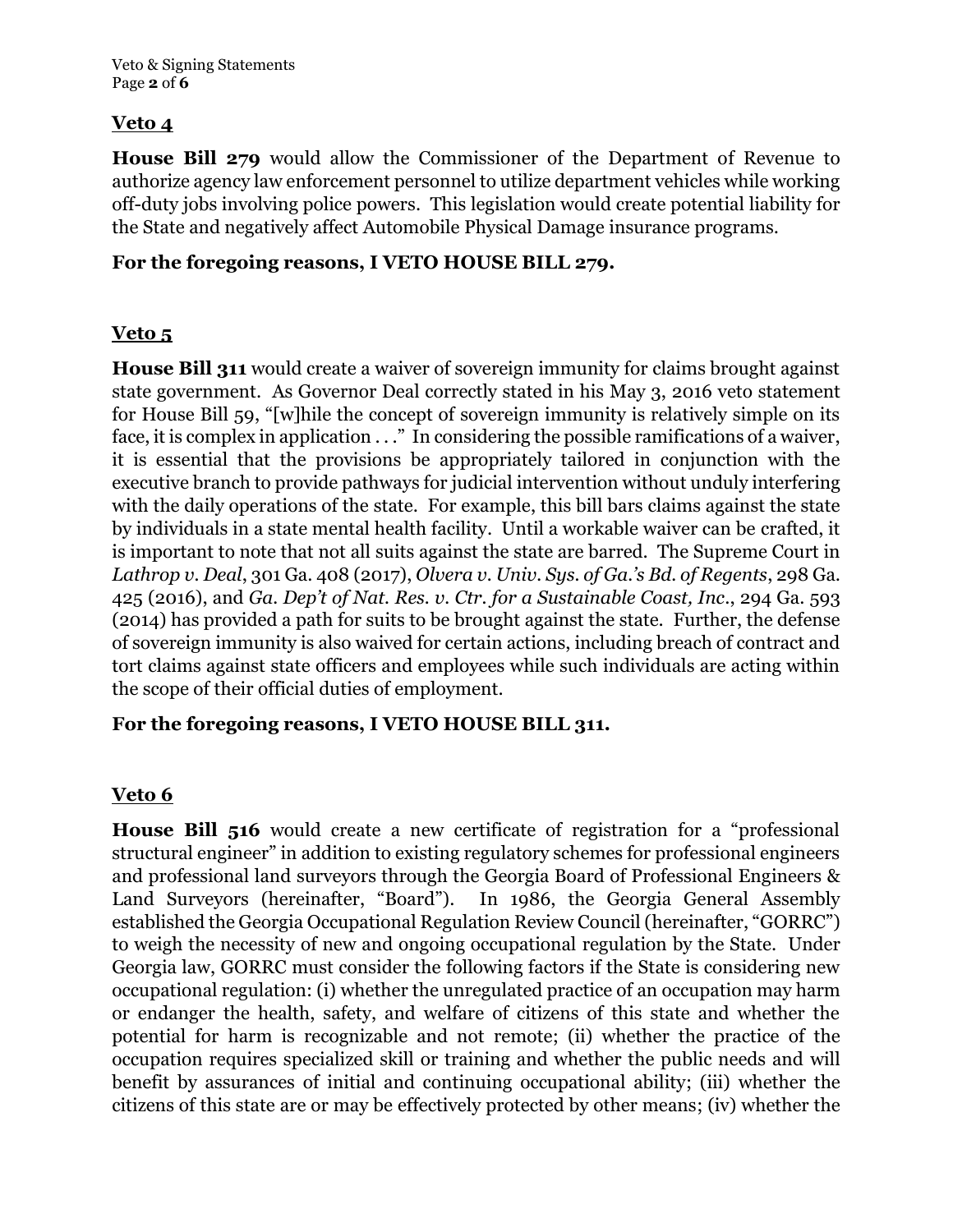Veto & Signing Statements Page **3** of **6**

overall cost effectiveness and economic impact would be positive for citizens of this state; and (v) whether there are means other than state regulation to protect the interests of the state. GORRC was created to protect the citizens of Georgia by reviewing state regulation and determining whether government regulation positively impacts our citizens. This legislation did not receive statutorily mandated review and approval through GORRC. *See* O.C.G.A. § 43-1A-1, *et seq*. This legislation also received no fiscal analysis to determine the costs associated with this proposed regulatory scheme.

### **For the foregoing reasons, I VETO HOUSE BILL 516.**

### **Veto 7**

**Senate Bill 15** is a well-intentioned piece of legislation, but many school superintendents, non-partisan advocacy groups, and educators across Georgia have expressed concern over its provisions. These stakeholders agree that this legislation undermines local control, generates an unfunded mandate for school safety coordinators, and places a ministerial duty on school administrators, increasing their exposure to legal liability. In stark contrast, House Bill 30 – the State's Amended 2019 Budget – allocates \$69,000,000 in school security grants to every public school and allows local leaders – who best understand the needs and operations of their communities – to decide how to use this funding for safer learning environments. Moving forward, it is important for local leaders to first have an opportunity to utilize state grant funding before imposing additional requirements. The State will continue to invest in the safety of our children by working closely with local officials, parents, and students to ensure a safer, stronger Georgia.

#### **For the foregoing reasons, I VETO SENATE BILL 15.**

# **Veto 8**

**Senate Bill 53** would provide that the jurisdictional limits of independent school systems no longer be coterminous with the geographical limits of municipalities in DeKalb County unless expressly approved in a separate referendum following a successful municipal annexation. The outcome of this second referendum would not be final until the vote is further ratified by the approval of a local Act of the General Assembly or approval of both the independent school system and DeKalb County Board of Education. Furthermore, no annexation may be contemplated unless the number of students within the proposed annexation area exceeds two percent (2%) of the total number of students enrolled in the DeKalb County School System. This act would subject referenda outcomes to legislative review, subjugate home rule, and invite litigation.

#### **For the foregoing reasons, I VETO SENATE BILL 53.**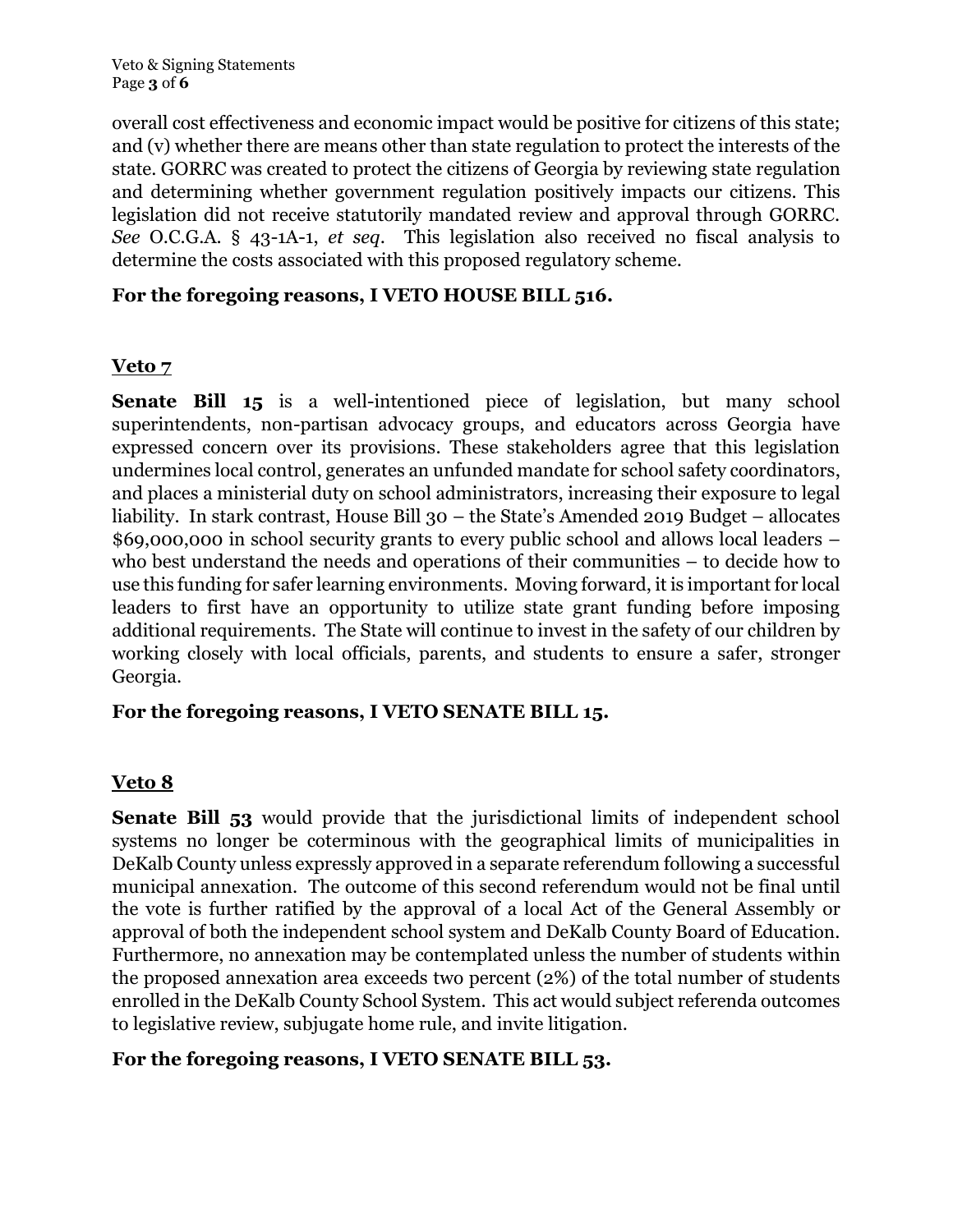Veto & Signing Statements Page **4** of **6**

### **Veto 9**

**Senate Bill 75** would increase the membership of the State Board of Veterinary Medicine (hereinafter, "Board") from six to seven members and authorize the Board to create a professional health program for monitoring and rehabilitation of impaired veterinarians by reason of illness, a mental or physical condition, or the use of alcohol, drugs, narcotics, chemicals, or related substances. This legislation does not strike the appropriate balance between protecting the rights of consumers with the concerns surrounding the impairment of a veterinarian resulting in his or her inability to practice with reasonable skill and safety. This legislation shields any information related to a veterinarian's impairment and participation in the Board's professional health program from the Georgia Open Records Act, O.C.G.A. § 50-18-70, *et seq.*, court subpoena, and discovery proceedings. Although this measure is well-intentioned to ensure that an impaired veterinarian seeks necessary treatment, a consumer cannot make an informed decision when he or she is deciding whether to hire a licensed veterinarian if state law shields the mere existence of adverse board action from disclosure.

Further, in 1986, the Georgia General Assembly established the Georgia Occupational Regulation Review Council (hereinafter, "GORRC") to weigh the necessity of new and ongoing occupational regulation by the State. Under Georgia law, GORRC must consider the following factors if the State is considering new occupational regulation: (i) whether the unregulated practice of an occupation may harm or endanger the health, safety, and welfare of citizens of this state and whether the potential for harm is recognizable and not remote; (ii) whether the practice of the occupation requires specialized skill or training and whether the public needs and will benefit by assurances of initial and continuing occupational ability; (iii) whether the citizens of this state are or may be effectively protected by other means; (iv) whether the overall cost effectiveness and economic impact would be positive for citizens of this state; and (v) whether there are means other than state regulation to protect the interests of the state. GORRC was created to protect the citizens of Georgia by reviewing state regulation and determining whether government regulation positively impacts our citizens. This legislation did not receive statutorily mandated review and approval through GORRC. *See* O.C.G.A. § 43-1A-1, *et seq*.

# **For the foregoing reasons, I VETO SENATE BILL 75.**

#### **Veto 10**

**Senate Bill 80** would allocate state funding to the Georgia Sports Hall of Fame for marketing purposes. Over the years, the Georgia Sports Hall of Fame has funded operations through the solicitation of private contributions and local government appropriations. At this time, there is no demonstrated need for state appropriations for this entity to continue to operate.

#### **For the foregoing reasons, I VETO SENATE BILL 80.**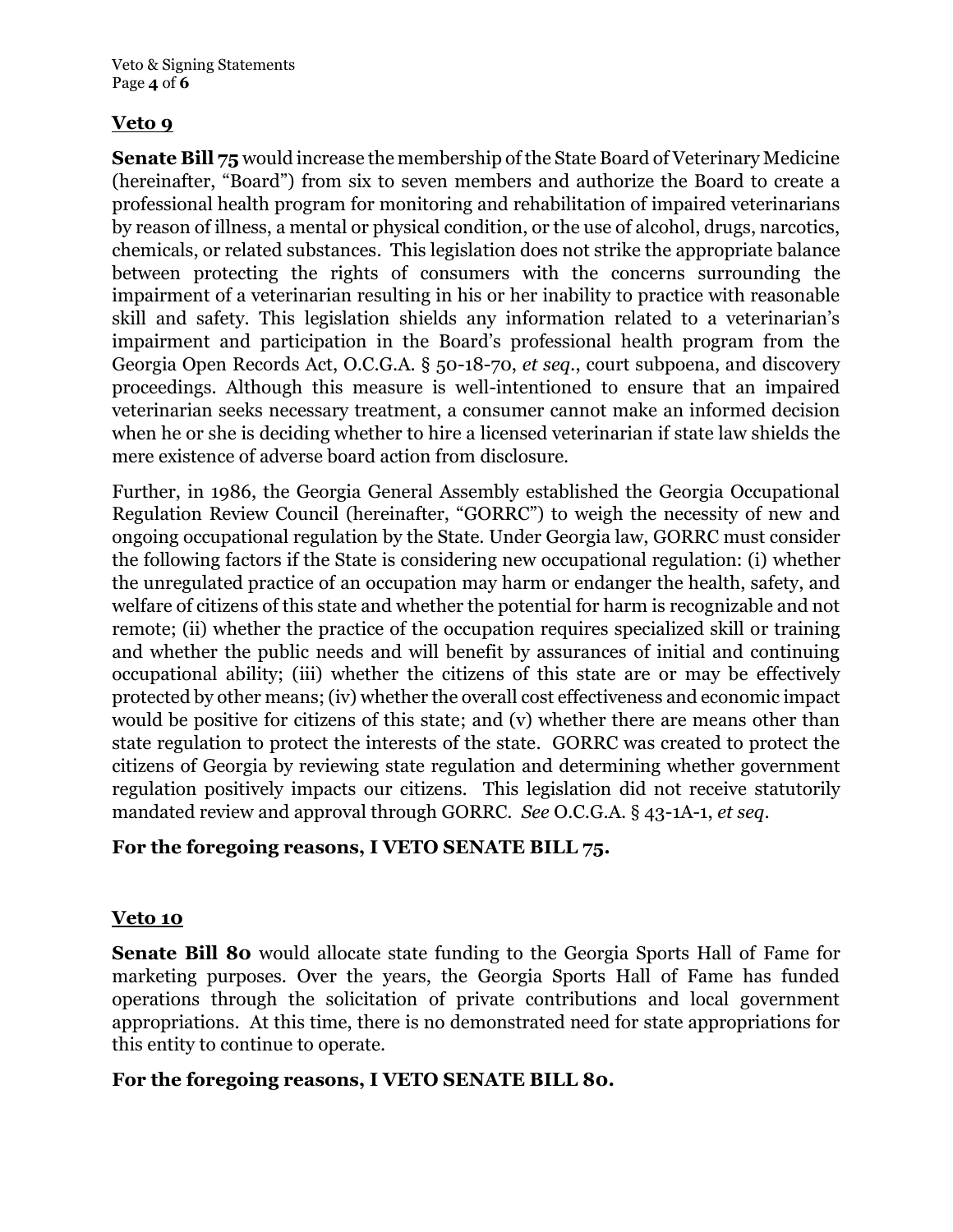# **Veto 11**

**Senate Bill 103** would require a minimum of two priority parking spaces for veterans at airports offering commercial air services and owned, operated, or controlled by a county, municipality, or political subdivision of this State. While my family and I hold the deepest admiration and respect for current and former members of the United States Armed Forces, this legislation would operate as an unfunded mandate on airport facilities. Further, this measure has no specified enforcement mechanism or associated penalty for misuse of priority parking spaces. Current law does not prohibit airport facilities from voluntarily designating priority parking spaces for veterans, and I would strongly encourage airports to do so, if feasible.

# **For the foregoing reasons, I VETO SENATE BILL 103.**

# **Veto 12**

**Senate Bill 120** would create a new section in the Georgia Fiscal Note Act allowing the State House Ways and Means Committee Chair and State Senate Finance Committee Chair to each request as many as three "economic analyses" from the State Auditor on an annual basis. *See* O.C.G.A. § 28-5-40, *et seq.* Each request would be limited to a single, existing provision of law or proposed law for a preferential tax rate or tax abatement, exemption, exclusion, deduction, deferral, credit, or rebate. In accordance with O.C.G.A.  $\S$  28-5-42(g)(1), a fiscal note is required for a bill having a significant impact on anticipated revenues or expenditures. Additionally, fiscal notes must be jointly prepared by the Director of the Governor's Office of Planning and Budget and State Auditor with the cooperation of administrative and fiscal officers of the applicable departments, boards, councils, committees, commissions, and other entities of state government. This legislation would omit this cooperation and place the burden of fiscal analysis solely upon the State Auditor. Given the State Auditor's intimate involvement in preparing a tax proposal's fiscal note, I believe that an independent auditor should conduct any subsequent analysis of the effectuated tax measure, allowing for more objective analysis and comparison between the terms of the fiscal note and the tax measure's real impact.

# **For the foregoing reasons, I VETO SENATE BILL 120.**

# **Veto 13**

**Senate Bill 153** would impose unfunded and extensive regulation on the crime- and trauma-scene cleaning services industry through the Georgia Bureau of Investigation. In 1986, the Georgia General Assembly established the Georgia Occupational Regulation Review Council (hereinafter, "GORRC") to weigh the necessity of new and ongoing occupational regulation in the State. Under Georgia law, GORRC must consider the